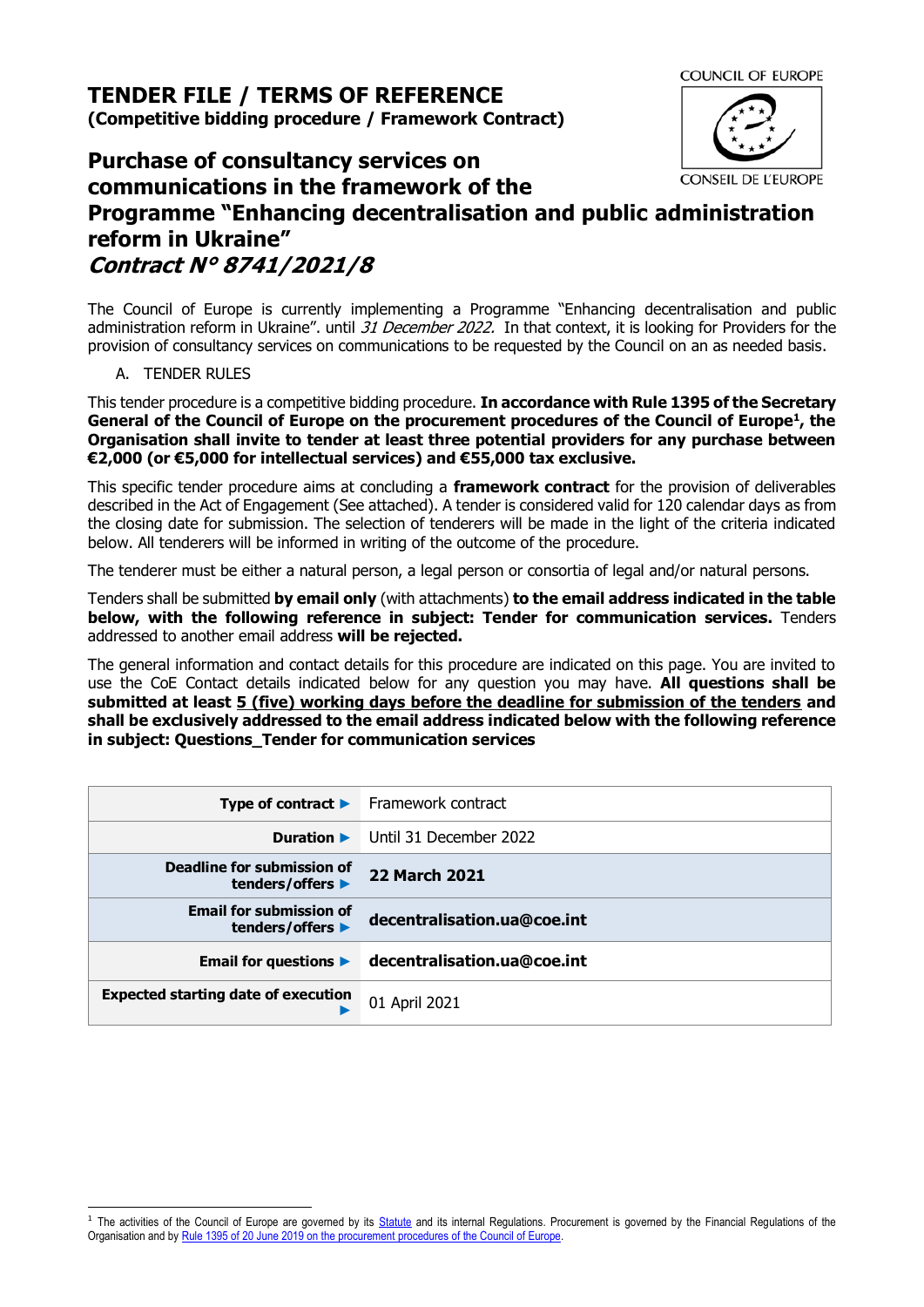### B. EXPECTED DELIVERABLES

# **Background of the Project**

The Council of Europe is currently implementing a Programme "Enhancing decentralisation and public administration reform in Ukraine", BH 8741. The Programme is implemented in co-operation with local, regional and national stakeholders, and is aimed both at improving the legislation and at strengthening the institutional capacity of all tiers of government through policy advice, legislative assistance, capacity-building (training, preparation of indices, feasibility studies, etc.) and inter-governmental support in the field of democratic governance. In that context, it is looking for Providers (see below) for the provision of communication services to be requested by the Council on as needed basis, in compliance with the ordering procedure defined below.

The Council of Europe is looking for a maximum of 7 Providers (provided enough tenders meet the criteria indicated below) in order to support the implementation of the Programme with a particular expertise on communications.

This Contract is currently estimated to cover up to 200 activities, to be held by 31 December 2022. This estimate is for information only and shall not constitute any sort of contractual commitment on the part of the Council of Europe. The Contract may potentially represent a higher or lower number of activities, depending on the evolving needs of the Organisation.

For information purposes only, the total budget of the Programme amounts to 1 700 000 Euros and the total amount of the object of present tender **shall not exceed 55,000 Euros tax exclusive** for the whole duration of the Framework Contract. This information does not constitute any sort of contractual commitment or obligation on the part of the Council of Europe.

# **Lots**

The present tendering procedure aims to select Provider(s) to support the implementation of the project and is divided into the following lots:

| Lots                                                                                                                          | Maximum number of<br>Providers to be selected |
|-------------------------------------------------------------------------------------------------------------------------------|-----------------------------------------------|
| Lot 1: Provision of maintenance of the Programme's Facebook social media page                                                 |                                               |
| Lot 2: Provision of maintenance of the Programme's website                                                                    |                                               |
| Lot 3: Provision of media coverage of the Programme's activities at the national<br>websites/portals and newspapers/bulletins |                                               |

The Council will select the abovementioned number of Providers per lot, provided enough tenders meet the criteria indicated below. Tenderers are invited to indicate which lot(s) they are tendering for (see Section A of the Act of Engagement).

# **Scope of the Framework Contract**

Throughout the duration of the Framework Contract, pre-selected Providers may be asked to:

**Under Lot 1** Provision of maintenance of the Programme's Facebook social media page:

- Maintain the Facebook page of the Programme "Enhancing decentralisation and public administration reform in Ukraine" (bi-lingual: English and Ukrainian), publish posts, create photo albums (upon request), video playlists and tag people on a regular basis;
- Promote Programme's Facebook page among target audience;
- Improve visual identity of the Programme's Facebook page, create its profile cover and album pictures, pictures for posts;
- Ensure that all visibility actions are carried out in line with the Council of Europe communication policy and according to the Council of Europe Visual identity (Graphic Charter, Guidelines for use of social media etc.).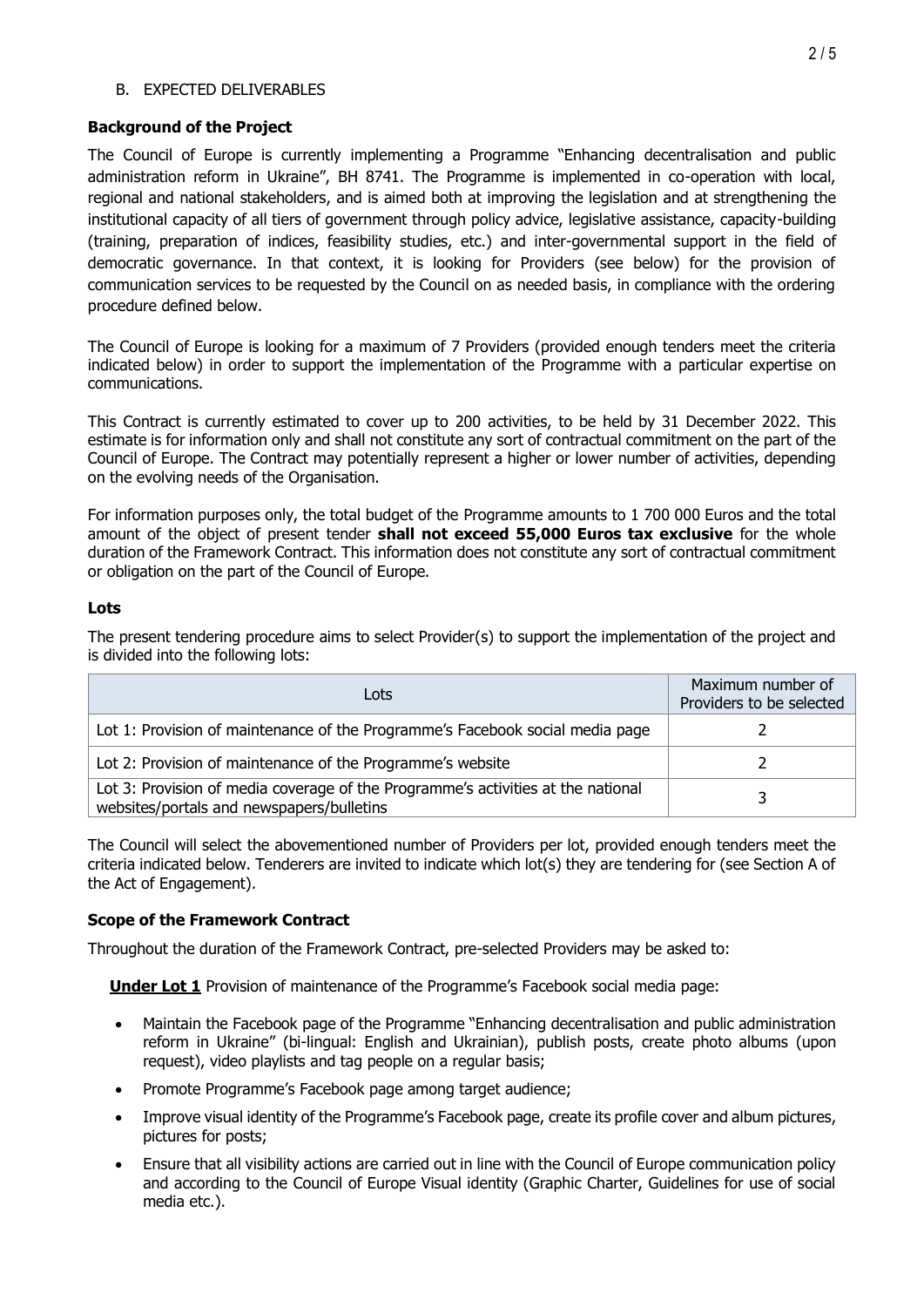**Under Lot 2** Provision of maintenance of the Programme's website:

- Maintain the website of the Council of Europe Programme "Enhancing decentralisation and public administration reform in Ukraine" (www.slg-coe.org.ua) (bi-lingual: English and Ukrainian) and update it by adding documents, photo, video files and news concerning the Programme activities on a regular basis;
- Improve visual identity of the Programme's website.

**Under Lot 3** Provision of media coverage of the Programme's activities at the national websites/portals and newspapers/bulletins:

- Prepare analytical articles about the Council of Europe Programme's activities with specific focus on the Council of Europe standards and experience of member-states in the field and recommendations to Ukraine (in the format of interviews, author's columns, success stories description) for the national websites/portals and newspapers/bulletins;
- Prepare informational articles, news, press announcements, press releases on Programme's activities;
- Attend the Programme's public events (upon request);
- Provide consultancy to the Programme's team on the preparation of the awareness raising and visibility materials (video, radio, printed and other knowledge products) produced with the support of the Programme.

The above list is not considered exhaustive. The Council reserves the right to request deliverables not explicitly mentioned in the above list of expected services, but related to the field of expertise object of the present Framework Contract for the lot concerned.

In terms of **quality requirements**, the pre-selected Service Providers must ensure, inter alia, that:

- The services are provided to the highest professional/academic standard;
- Any specific instructions given by the Council whenever this is the case are followed.

In addition to the orders requested on an as needed basis, the Provider shall keep regular communication with the Council to ensure continuing exchange of information relevant to the project implementation. This involves, among others, to inform the Council as soon as it becomes aware, during the execution of the Contract, of any initiatives and/or adopted laws and regulations, policies, strategies or action plans or any other development related to the object of the Contract (see more on general obligations of the Provider in Article 3.1.2 of the Legal Conditions in the Act of Engagement).

Unless otherwise agreed with the Council, written documents produced by the Provider shall be in English (see more on requirements for written documents in Articles 3.2.2 and 3.2.3 of the Legal Conditions in the Act of Engagement).

# C. FEES

Tenderers are invited to indicate their fees, by completing and sending the table of fees, as attached in Section A to the Act of Engagement. These fees are final and not subject to review. Tenders proposing fees above the exclusion level indicated in the Table of fees will be **entirely and automatically** excluded from the tender procedure.

The Council will indicate on each Order Form (see Section [D](#page-2-0) below) the global fee corresponding to each deliverable, calculated on the basis of the unit fees, as agreed by this Contract.

# D. HOW WILL THIS FRAMEWORK CONTRACT WORK? (ORDERING PROCEDURE)

<span id="page-2-0"></span>Once the selection procedure is completed, you will be informed accordingly. Deliverables will then be delivered on the basis of Order Forms submitted by the Council to the selected Provider (s), by post or electronically, on **an as needed basis** (there is therefore no obligation to order on the part of the Council).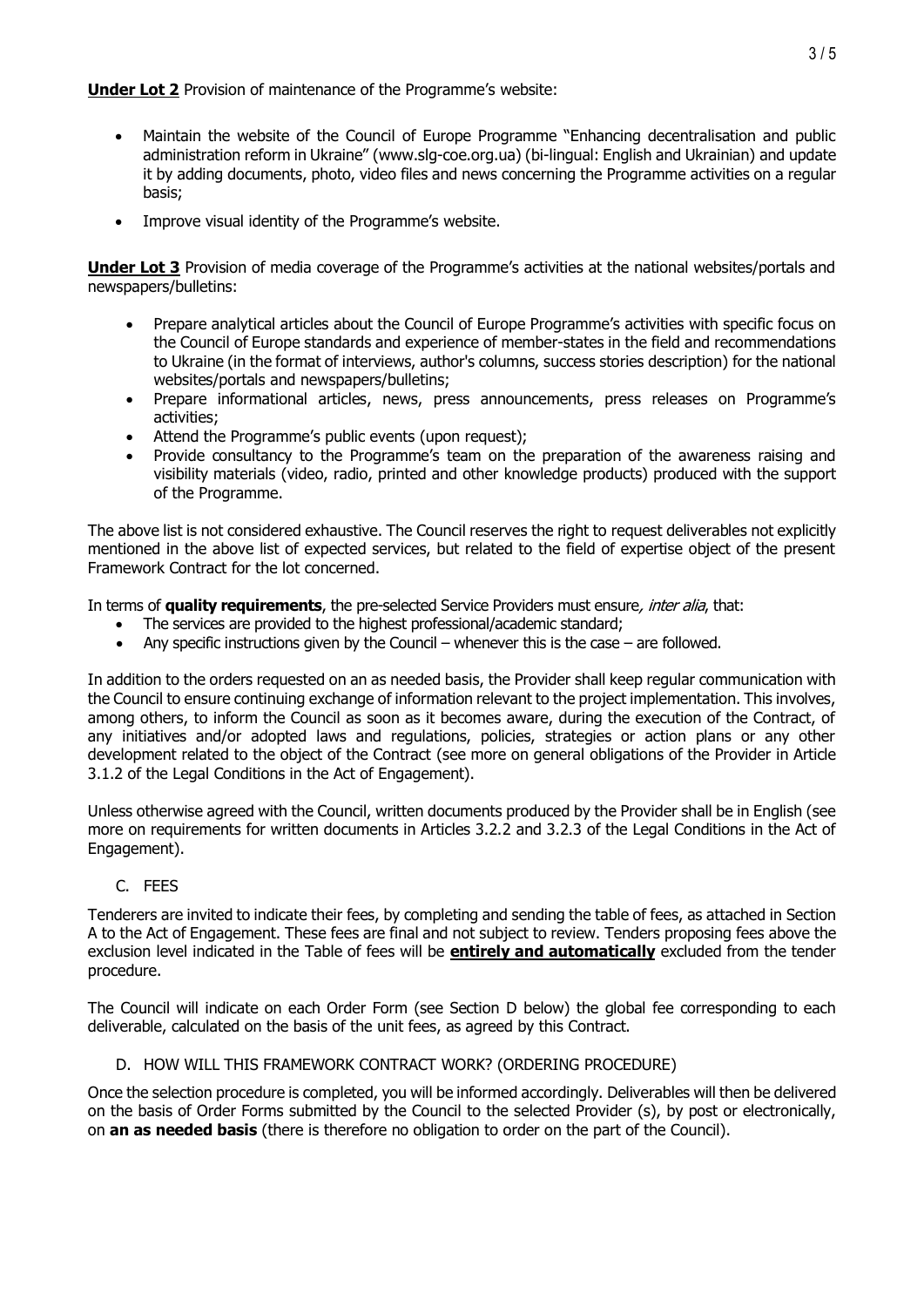# **Pooling**

For each Order, the Council will choose from the pool of pre-selected tenderers for the relevant lot the Provider who demonstrably offers best value for money for its requirement when assessed – for the Order concerned – against the criteria of:

- quality (including as appropriate: capability, expertise, past performance, availability of resources and proposed methods of undertaking the work);
- availability (including, without limitation, capacity to meet required deadlines and, where relevant, geographical location); and
- price.

Each time an Order Form is sent, the selected Provider undertakes to take all the necessary measures to send it **signed** to the Council within 2 (two) working days after its reception. If a Provider is unable to take an Order or if no reply is given on his behalf within that deadline, the Council may call on another Provider using the same criteria, and so on until a suitable Provider is contracted.

## **Providers subject to VAT**

The Provider, **if subject to VAT**, shall also send, together with each signed Form, a quote<sup>2</sup> (Pro Forma invoice) in line with the indications specified on each Order Form, and including:

- the Service Provider's name and address;
- its VAT number:
- the full list of services;
- the fee per type of deliverables (in the currency indicated on the Act of Engagement, tax exclusive);
- the total amount per type of deliverables (in the currency indicated on the Act of Engagement, tax exclusive);
- the total amount (in the currency indicated on the Act of Engagement), tax exclusive, the applicable VAT rate, the amount of VAT and the amount VAT inclusive.

### **Signature of orders**

An Order Form is considered to be legally binding when the Order, signed by the Provider, is approved by the Council, by displaying a Council's Purchase Order number on the Order, as well as by signing and stamping the Order concerned. Copy of each approved Order Form shall be sent to the Provider, to the extent possible on the day of its signature.

### E. ASSESSMENT

### Exclusion criteria and absence of conflict of interests

(by signing the Act of Engagement, you declare on your honour not being in any of the below situations)**<sup>3</sup>**

Tenderers shall be excluded from participating in the tender procedure if they:

- have been sentenced by final judgment on one or more of the following charges: participation in a criminal organisation, corruption, fraud, money laundering;
- are in a situation of bankruptcy, liquidation, termination of activity, insolvency or arrangement with creditors or any like situation arising from a procedure of the same kind, or are subject to a procedure of the same kind;
- have received a judgment with res judicata force, finding an offence that affects their professional integrity or serious professional misconduct;
- do not comply with their obligations as regards payment of social security contributions, taxes and dues, according to the statutory provisions of their country of incorporation, establishment or residence;
- are or are likely to be in a situation of conflict of interests.

# Eligibility criteria (Lot 1, 2, 3)

Tenderers shall demonstrate that they fulfil the following criteria (to be assessed on the basis of all supporting documents listed in Section F):

<sup>&</sup>lt;sup>2</sup> It must strictly respect the fees indicated in the Financial Offer attached to the original Provider's tender as recorded by the Council of Europe. In case of noncompliance with the fees as indicated in the original Provider's tender, the Council of Europe reserves the right to terminate the Contract with the Provider, in all or in part.

 $\frac{1}{3}$  The Council of Europe reserves the right to ask tenderers, at a later stage, to supply an extract from the record of convictions or failing that an equivalent document issued by the competent judicial or administrative authority of the country of incorporation, indicating that the first three above listed exclusion criteria are met, and a certificate issued by the competent authority of the country of incorporation indicating that the fourth criterion is met.